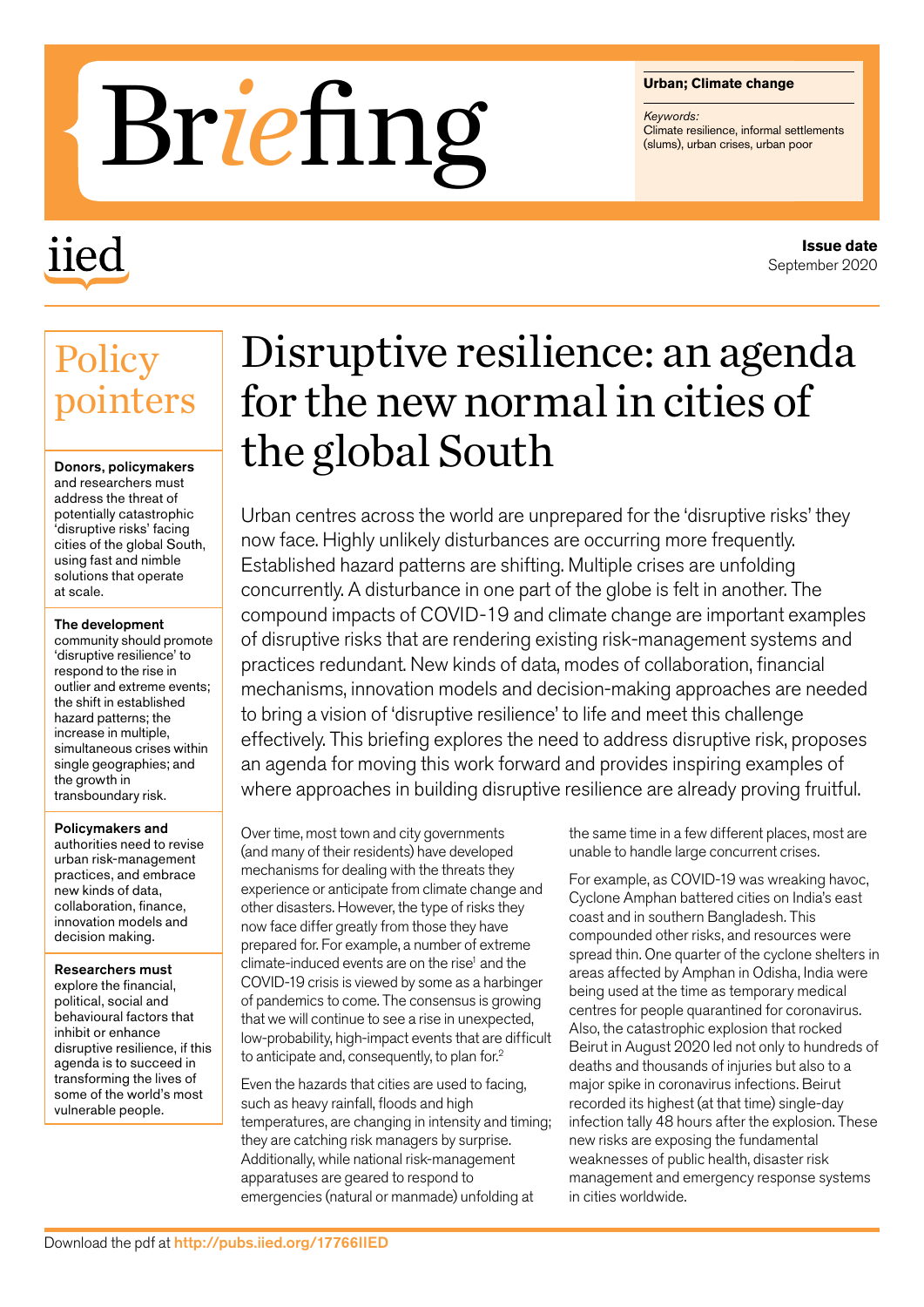Given the highly interconnected nature of the global economy, events such as flash floods in one area of the globe increasingly lead to

*The status quo in risk management must be disrupted to ensure towns and cities can respond effectively to outlier hazards*

disturbances elsewhere, such as disruption in food supply chains. Due to physical distances and time lags between the occurrence of such an event and the disruptions it causes, these wider impacts are difficult to predict.<sup>3</sup>

In this way disruptive risks unexpected, widespread, protracted, transboundary and

novel — highlight the need to overhaul urban risk-management systems.

#### Why cities face disruptive risk

Using the lens of disruptive risk can also reveal underlying drivers that make urban centres vulnerable. Hazard impacts spread rapidly in densely populated urban centres. Risk rises where natural and engineered infrastructure that could help manage these hazards is absent, insufficient or poorly maintained. Municipal authorities in the global South lack financial and technical capacity to manage risk. Unless these are enhanced, the consequences of hazards are likely to be severe. Also, urban centres suffer from complex governance arrangements where multiple agencies, departments and ministries have overlapping mandates.

Joined-up decision-making and public accountability (particularly to the most vulnerable residents) is essential to ensure cities can cope with disasters.<sup>4</sup> Well-planned and well-governed towns and cities generate many intangible resources that can help them bounce back from shocks. If managed well, multiple governance systems present within cities can open up potential solutions to challenges. Also, the density and diversity of urban societies can foster rapid problem solving and innovation.

#### Responding to disruptive risk with disruptive resilience

Coronavirus-related mortality rates and economic devastation have amply demonstrated the lack of resilience in urban centres worldwide and the weakness in risk-management systems in dealing with upheaval. There is near-unanimous consensus that the world will face an increase in such outlier hazards, including pandemics. The status quo in risk management must be disrupted to ensure towns and cities can respond effectively to these kinds of risks. The urgent need for transparent and accountable urban

governance is widely recognised as a pre-requisite to successfully managing risk. This apart, shifts are required in five other domains of action, which we detail here. See Table 1 for a summary of the following five points.

#### Informality: shift from participants to

partners. Approximately 1 billion urban residents around the world live in informal settlements with poor-quality houses that lack adequate basic services and limited or no risk-reducing infrastructure.5 Many work in the informal economy characterised by low pay, job instability and poor working conditions. An increasing number of governments and NGOs have begun to recognise the benefits of involving these low-income residents in risk management. Frequently, though, they are not treated as genuine partners in this process.

Authorities and the development community must shift from encouraging local 'participation' to ensuring citizen 'partnership' and enabling local leadership. This long-sought change implies significant disruption. External partners must recognise the expertise of residents of informal settlements and use their knowledge as the basis for designing more resilient neighbourhoods. Financial decision making and control must genuinely devolve to properly constituted, accountable local institutions.<sup>6</sup> Accountability to citizens must be as important as meeting the externally imposed standards of governments and development agencies.

In the COVID-19 pandemic, this model of partnership delivered rich dividends in Dharavi, Mumbai, the largest informal settlement in India. Unlike the top-down approach used elsewhere in India, here the government actively partnered with volunteers, civil society organisations, sanitation workers, political leaders and medical professionals. Together they have successfully contained the infection in one of the world's most densely populated places.<sup>7</sup>

#### Finance: shift from scarce to swift finance at

scale. As only 11% of multilateral climate funds have gone to cities, there is a need to explore innovative mechanisms to finance urban resilience — ones that can help cities secure resources at scale, swiftly.<sup>8</sup> In this context, municipal bonds are taking on a new significance. Through these, a city government/agency can raise money from capital debt markets for investment in building resilience.<sup>9</sup>

These are proving to be an important way for authorities to garner resources to respond to disruptive risks. For example, the US Federal Reserve has pledged to buy up to US\$500 billion in municipal bonds to finance COVID-19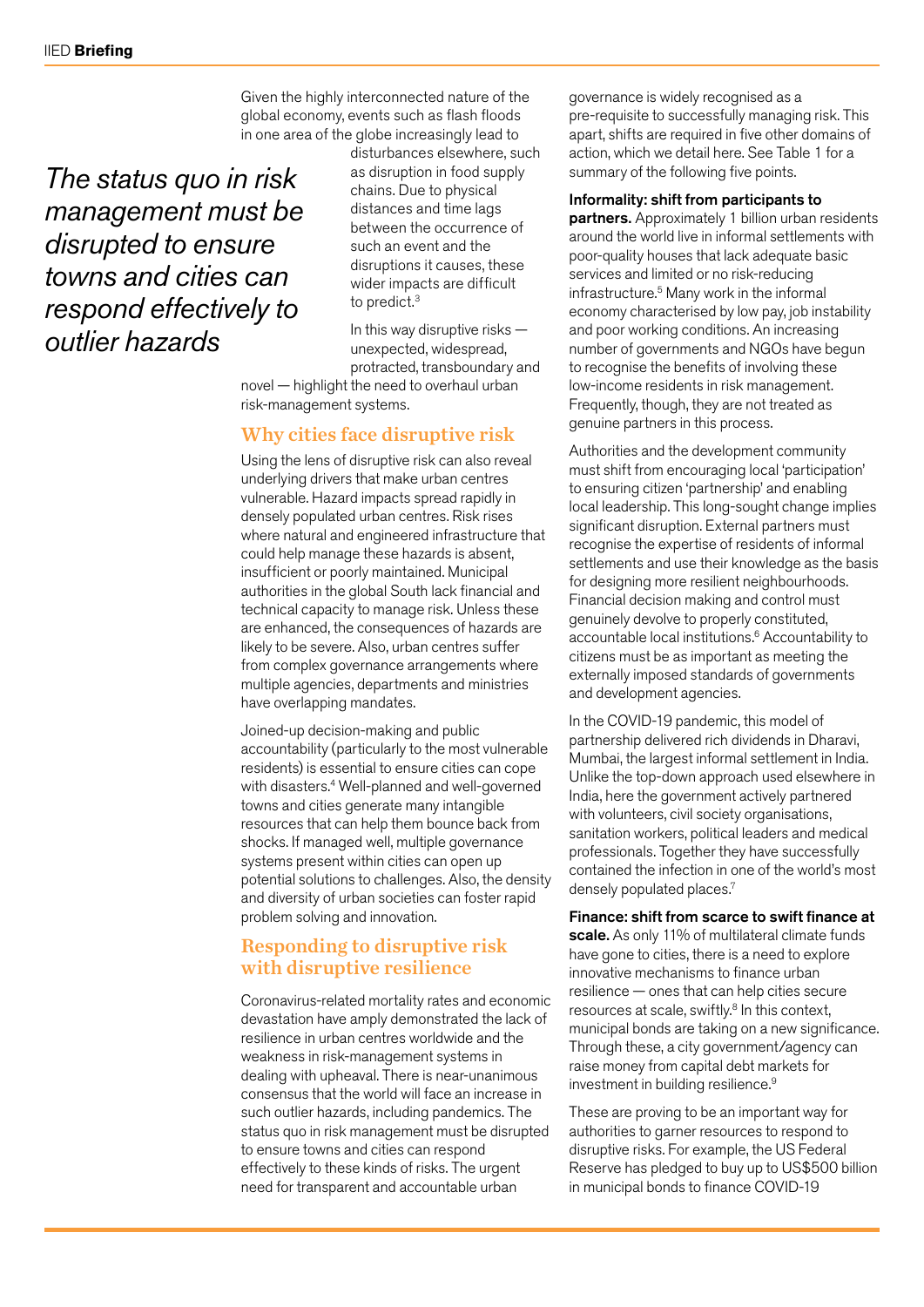#### Table 1. Transitioning to disruptive resilience

| Area/sector                       | <b>Business as usual</b>                                                                                                                             | <b>Disruptive resilience</b>                                                                                                                                                          |
|-----------------------------------|------------------------------------------------------------------------------------------------------------------------------------------------------|---------------------------------------------------------------------------------------------------------------------------------------------------------------------------------------|
| Informality                       | Ignore residents of informal settlements or, in<br>some cases, invite them to 'participate' superficially in<br>decision making on urban resilience. | Treat local people and institutions as full partners to ensure that<br>decision making on risk management devolves and draws on<br>expertise of those living in informal settlements. |
| <b>Finance</b>                    | Overlook the need to finance urban resilience<br>efforts or send funds that are too little or too late.                                              | Ensure urban centres can augment external financing by using<br>internal mechanisms and methods (such as resilience bonds) to<br>raise financing swiftly, at scale.                   |
| <b>Services</b><br>and<br>systems | Emphasise estimating probability of a hazard and<br>basic contingency planning to ensure continued<br>service.                                       | Enhance the ability of those running urban services to make<br>decisions under uncertain conditions, using approaches such as<br>adaptive management and tactical urbanism.           |
| Innovation                        | Mostly overlook novel approaches for reducing risk<br>or use structured and expert-led models of innovation.                                         | Enable autonomous innovation that is frugal, 'good enough' and<br>relies on local knowledge for swift solutions to disruptive risk.                                                   |
| Data                              | Employ static, arduous, expensive approaches<br>to gathering and analysing risk-related climate<br>information.                                      | Use big data and self-enumeration exercises undertaken by<br>people in informal settlements. These provide dynamic risk data<br>cheaply and easily.                                   |

response and recovery.<sup>10</sup> A few cities in the global South have also employed this mechanism but there is immense scope for wider adoption. Similarly, innovative 'land-value-capture' schemes, which monetise unused government land, have also proven effective in helping cash-strapped city governments to raise money swiftly.11

International climate finance must better serve local government through improved predictability, flexibility and convergence across interventions.<sup>12</sup>

Equity issues must be front and centre and questions as to who benefits from this finance need to be asked.

Services and systems: shift from probability to embracing uncertainty. Less than a third of cities participating in a recent survey claimed to have integrated climate adaptation and resilience planning within vital urban systems and services (such as transport, energy, water, sanitation and health). Where the resilience of these sectors is considered, it is usually in relation to engineering solutions and hard infrastructure.

To manage disruption, those in charge of running these systems should be trained in management processes that enable flexible planning and nimble decision making. Such adaptive management entails an "iterative process for continually improving management by learning from how current management affects the system".13

We see glimpses of this in cities trying to manage the COVID-19 crisis where access to public spaces and transport systems is permitted and denied in concert with the infection's spread or containment. Other approaches for making decisions in times of uncertainty that must be adopted include 'tactical urbanism' (planning for the short term using low-risk approaches) and 'strategic ambiguity' (planned transitions to

shorter planning horizons in times when crises are unfolding).

Innovation: shift from absent to frugal, fast, frontline innovation. Due to the uncertain nature of risk that cities will face, all partners must embrace innovative technology, building design, management practices, financing mechanisms and planning instruments. But urban governments in the global South lack the resources for this. Donors, development agencies and governments must enable new models of innovation that draw on the ingenuity and lived experiences of urban residents.

Autonomous models of developing solutions emphasise rapid cycles of experimentation and put communities in the driver's seat. These deliver frugal solutions that are good enough as opposed to the best possible. Known as 'jugaad' in India, 'gambiarra' in Brazil and 'jua kali' in Kenya, large corporations are adopting this model, which is demonstrating value for risk reduction as well.14

One illustration comes from Raipur city, India where a local innovator rigged up small solar panels to batteries from old motorcycles to develop a back-up generator. It ensures continued electricity supply through blackouts. This is essential for reducing health risks from heatwaves that are debilitating the region. Such examples abound, from alternative local electricity grids in Gaza to makeshift stoves for boiling drinking water during floods in Bangladesh.

More immediately, the COVID-19 crisis has brought these principles to the fore. New social distancing solutions for aeroplanes include using a reverse middle seat. In makeshift sanitation chambers, water pumps and showerheads are rigged to spray disinfectant on people just before they head into public areas. Also, some of these